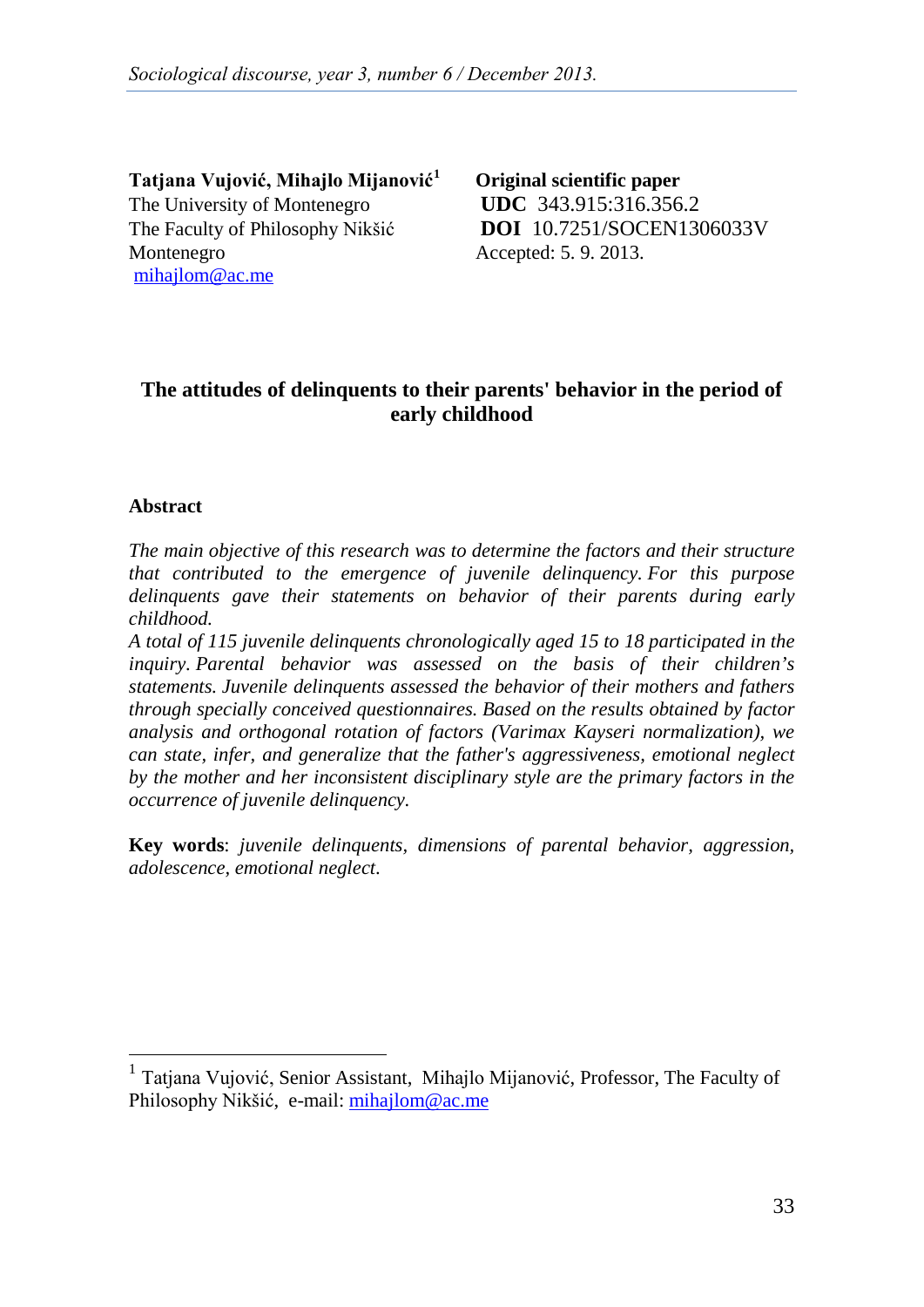## **Introduction**

In addition to many factors that influence the formation of the child's personality, more recently in the social psychological literature the importance of parental behavior towards children is emphasized as a significant factor in the development of the child's personality. It is important to consider the behavior of parents towards children during early childhood and to determine causality with conduct disorder in adolescence. Belsky (1984) first pointed out that the impact of parental behavior on the child's development results from the process which involves multiple interfamilial and extra-familial determinants. Parental behavior itself is complex and there are no simple answers to the question how to deal with children of different ages in different situations. In previous research a correlation of separate dimensions of parental behavior with children's functioning has been confirmed. The author Pettit and colleagues (2001) in a longitudinal study examined the impact of parents' behavioral and psychological control on the occurrence of behavioral problems. They found that psychological control by the mother which is reflected in the austere way of disciplining a child may contribute to the development of externalizing problems (delinquent behavior) especially in girls at an early adolescence, and the development of anxiety, depression and delinquent behavior in later adolescence. The lack of behavioral control by parents was associated with externalized problems such as impulsivity, aggression, delinquency and the use of controlled substances. (Barber and colleagues 1999; Barber 1996). Patterson and colleagues (1992) found that the inconsistent discipline and inadequate control and supervision of the child are the best predictors of delinquency.

One of the first and still the most influential theories that tried to explain the connection between parental behaviors and psychosocial disorders in adolescents is Rhoner's theory of parental acceptance and rejection (Parental Acceptance and Rejection Theory - PART). This theory seeks to predict and explain the causes and consequences of parental behavior related to the dimension of emotional warmth, on whose one end is the acceptance and on the other the rejection of the child (Rohner, 1980). According to this theory, parental rejection has strong negative consequences, particularly when observed by the individual, on the behavior and personality of children as well as on the functioning of an adult who says that he/she was a "rejected" child. Acceptance (love) and rejection (lack of love) are the main predictors of psychosocial development of children.

The theory of parental acceptance-rejection predicts that parental rejection has negative effects on the psychological adjustment and behavioral functioning (children's behavior). According to PART, parental acceptance-rejection makes a bipolar dimension of the emotional warmth of parenthood, with parental acceptance on the positive side of the continuum, and parental rejection on the negative side. One side of the continuum is marked by parental acceptance, which refers to warmth, affection, care, comfort, support, care, or just love that children can feel from their parents. The other side of the continuum is marked by parental rejection, which is the lack or avoidance of these feelings and behaviors and the presence of a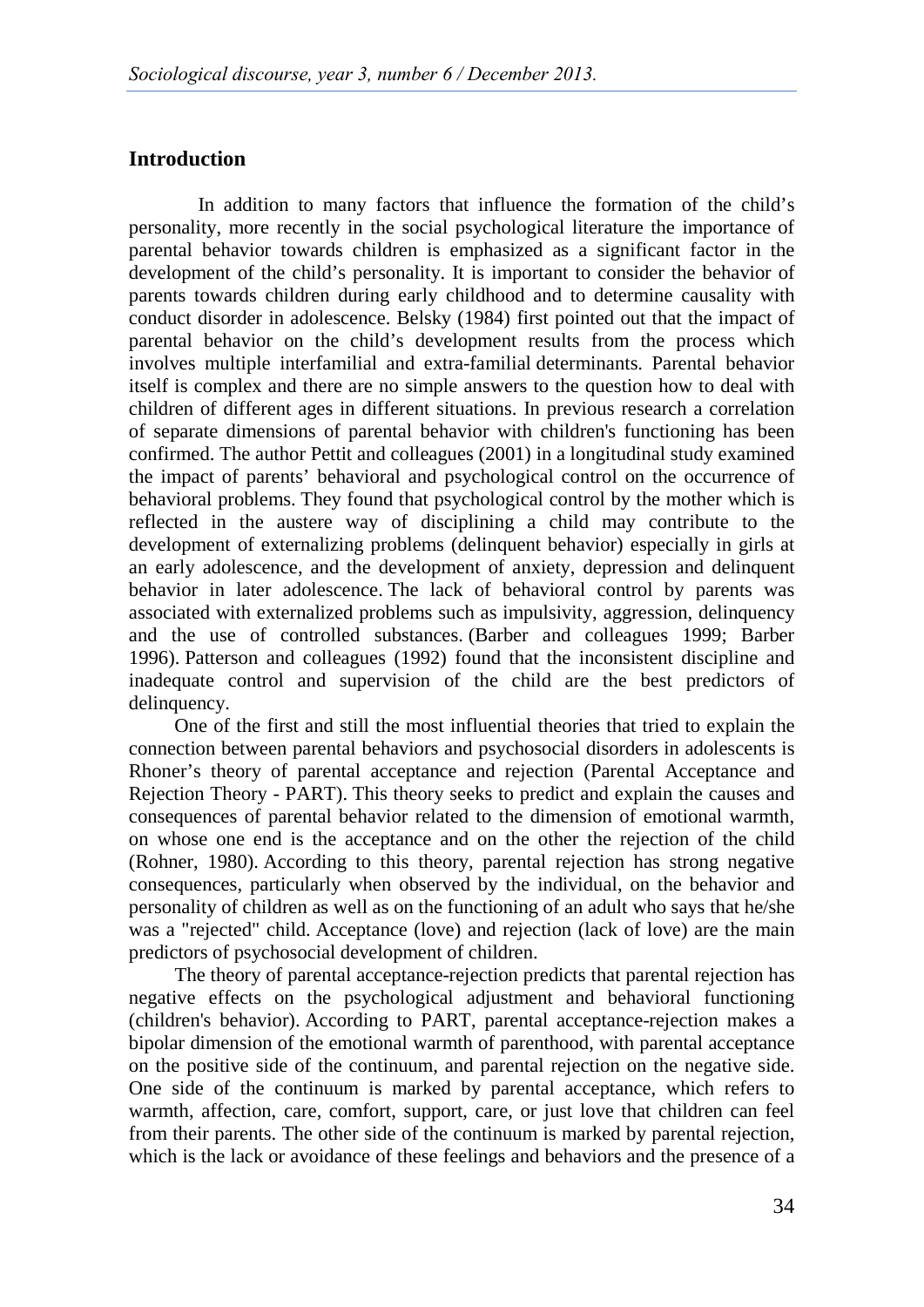wide range of physically and psychologically harmful behaviors and affects. Parental affection can be expressed physically (by hugging, kissing, caressing) and verbally (by praising, complimenting, speaking nice words about the child). (Scheme 1). This behavior and care, support, and attention define the behavioral expressions of parental acceptance. Parental rejection manifests in two ways: aggressive behavior and neglect. Aggressive parents can express their hostility physically (by hitting the child, pushing, pinching, throwing things) and verbally (through sarcasm, profanity, by ridiculing, shouting at, humiliating and insulting the child). Indifferent parents are physically and mentally away from children. They tend to disregard the child's physical and emotional needs. Such parents tend to pay little attention to children and to spend a minimum of time with them. They often forget the promises they made to their children, and do not notice any other needs necessary for the development of their children.

Research in the United States confirms that the rejection may get involved in a number of psychiatric disorders and behavioral disorders including: neurosis, schizophrenia, psychosomatic illnesses, allergies, delinquency, school problems, stuttering, a distorted body image, and so on. Extensive intercultural research during 45 years shows that parental rejection can be manifested in four ways: 1. emotional coldness and insensibility; 2.animosity and aggressiveness; 3. indifference and negligence; 4. undefined rejection (Rohner, 1984). Individuals may subjectively experience parental rejection as undefined rejection. Undefined rejection refers to the feeling that their parents do not love or care about them, when there are not necessarily objective indicators that parents are cold and insensitive, rude and aggressive or indifferent.

| Acceptance                                      |                                                               | <b>Rejection</b>                  |                                                  |                                   |  |
|-------------------------------------------------|---------------------------------------------------------------|-----------------------------------|--------------------------------------------------|-----------------------------------|--|
| Love                                            |                                                               | Agression                         |                                                  | Neglect                           |  |
| Physically                                      | Verbally                                                      | Physically                        | Verbally                                         | No contact                        |  |
| <b>Kiss</b>                                     | Praise                                                        | <b>Beat</b>                       | Cursing                                          | Disregarding the<br>child's needs |  |
| Hug                                             | Compliment                                                    | Slap                              | Profanity                                        | Physical and mental<br>abscence   |  |
| Cuddle<br>Touch                                 | Speaking nice<br>words to the child<br>and about the<br>child | Pinching<br>Scratching<br>Kicking | Sarcasm<br>humiliation                           | Indifference                      |  |
| Playing with the<br>child                       | Song singing                                                  | Pushing                           | Speaking<br>meaningless words<br>about the child | Slight/ignoring                   |  |
| Looking in the<br>child's eyes while<br>talking | Story telling                                                 | Plucking/pu<br>lling              | Ridicule                                         | Avoidance                         |  |

Scheme 1. Parents' behavior towards children with regard to the dimension of emotional warmth (Rohner)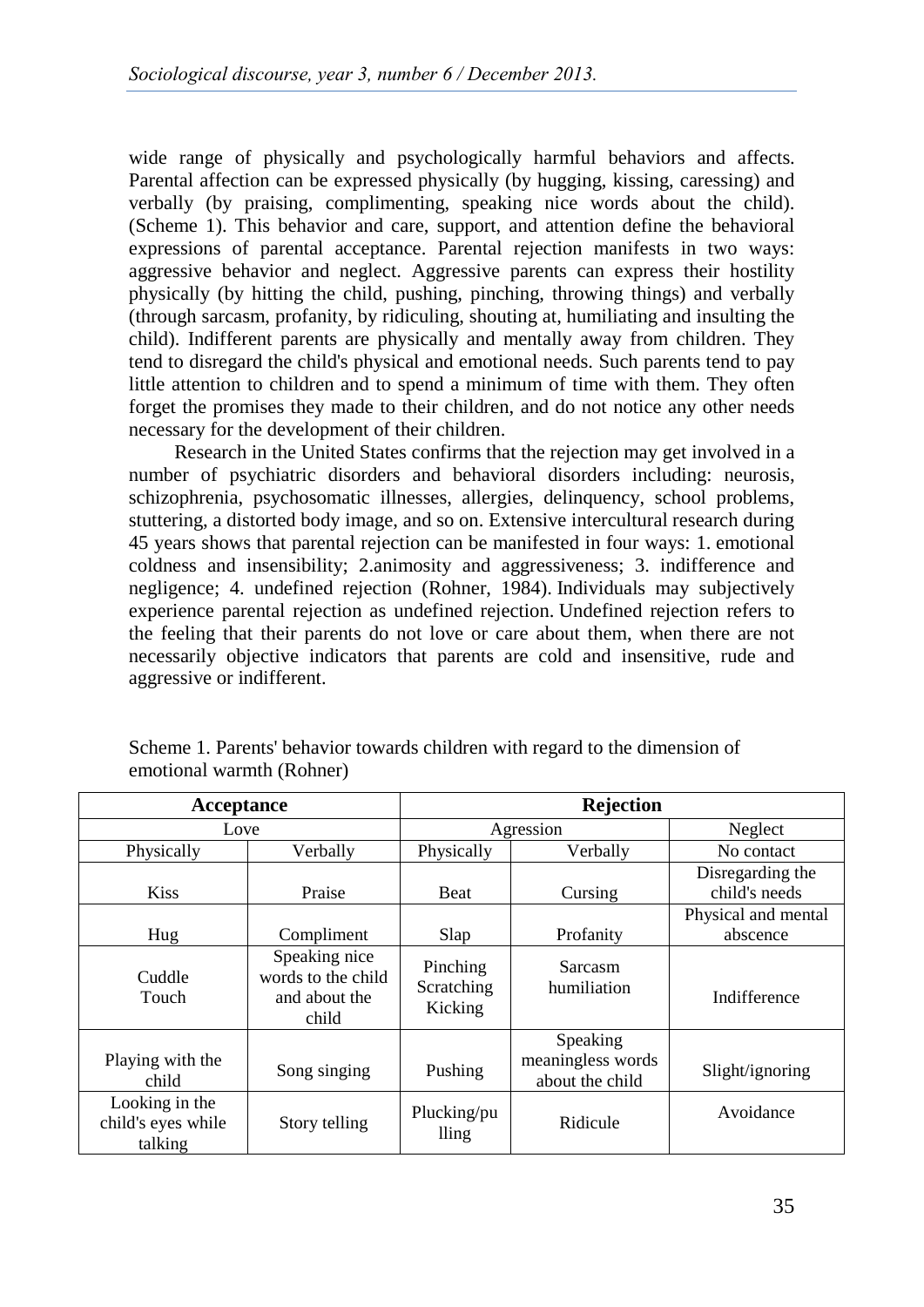*The aim of the research* is to examine the latent and overt/manifesting structure of juvenile delinquents' attitudes to the behavior of their parents during their growing up. It is about identifying the latent structures and factors that combine overt parental behavior towards their children, who have been identified by the competent services as delinquents.

*The assumption* is that the physical and verbal abuse of minors by both parents contributes most to the occurence of the externalized problems in early adolescence. Neglect and rejection of children, lack of love and positive emotions, inconsistency and unfulfilled promises made to children generate and correlate with delinquent behavior of adolescents.

## **Methods**

#### *A sample of examinees*

The survey was conducted on a sample of 115 juvenile delinquents. All the examinees of the survey were adolescents aged 15 to 18. A total of 88 male and 27 female examinees participated in the inquiry. The sample consisted of juvenile delinquents who are registered with the Centre for Social Welfare of the Municipality of Podgorica, as follows: juvenile delinquents who were sentenced to the educational/corrective measure<sup>[2](#page-3-0)</sup> of increased supervision by the guardianship authority, as well as juvenile delinquents who were subjected to the institutional educational measure.

#### *Measuring instrument*

The main research instrument was a questionnaire, which was designed for the large-scale social research in Montenegro. The primary purpose of the survey is to examine the attitudes of juvenile delinquents, that is, their views and perceptions of acceptance-rejection by parents. As a foundation for the development of the questionnaire the following models were used: Pari (ESSchaefer and RQ Bell, 1958), Gradir (Knezevic, 1994). The scale of perception of parental behavior from the questionnaire was used for the examination of the structure of views of perceived parents' behavior. (Table 1). The scale consists of 20 questions - items arranged in two subscales. The examinee on the Likert type scale of 5 degrees describes how his/her mother or father behaves towards him/her. In the case these modalities were as follows:

<span id="page-3-0"></span> $2$  There are three sets of corrective measures that may be imposed on juvenile delinquents including: disciplinary measures, intensified supervision and institutional measures.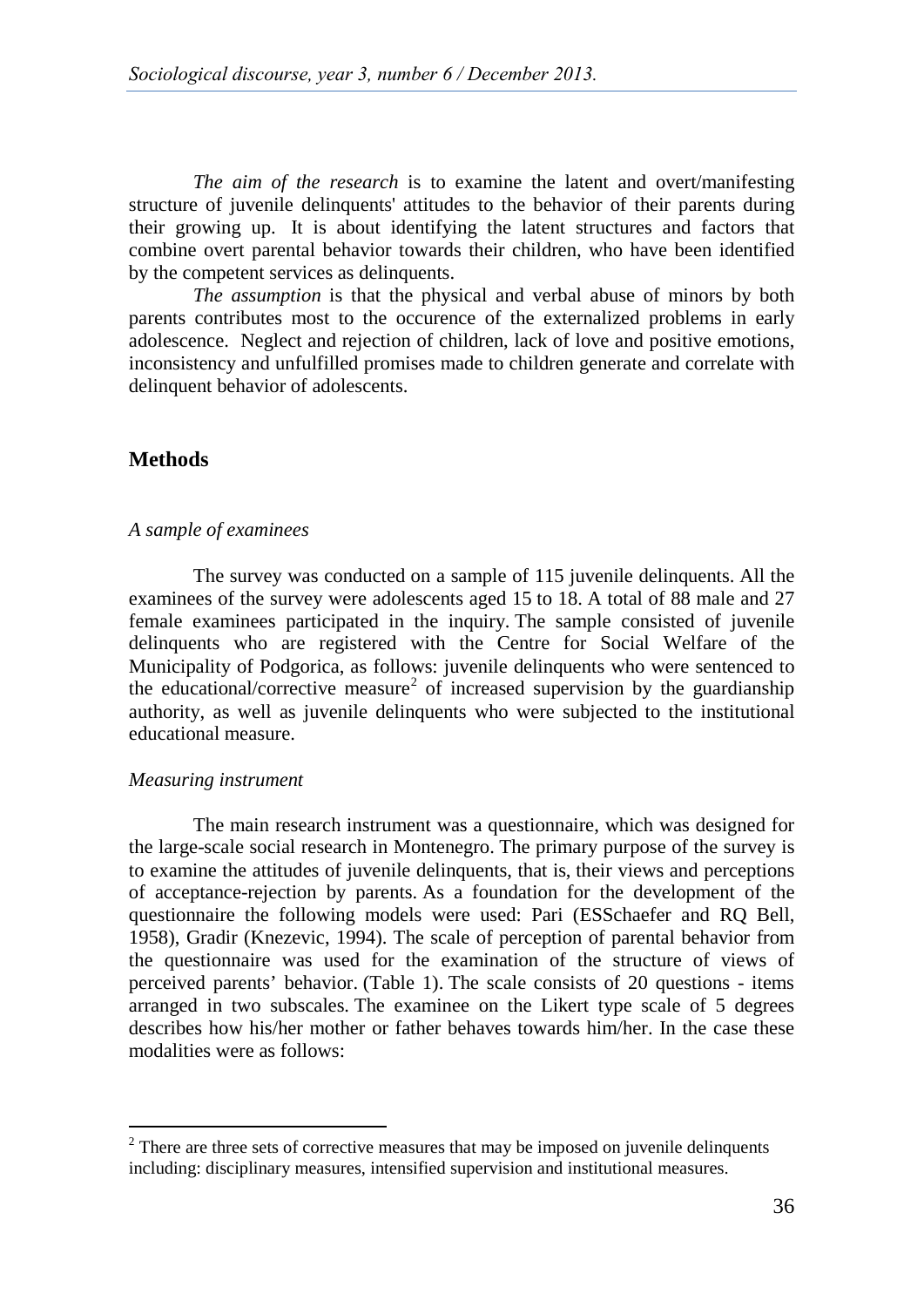| Scale of perception of parental behavior                             | I agree | I generally | I am       | T         | I do not |
|----------------------------------------------------------------------|---------|-------------|------------|-----------|----------|
|                                                                      |         | agree       | indecisive | generally | agree at |
|                                                                      |         |             |            | disagree  | all      |
| 1. Mother's emotional detachment                                     |         |             |            |           |          |
| 2. Child unwanted by the mother                                      |         |             |            |           |          |
| 3.Child as a "burden" to the mother                                  |         |             |            |           |          |
| 4. Mother's indifference                                             |         |             |            |           |          |
| 5. Mother's neglect                                                  |         |             |            |           |          |
| 6.Insufficient time dedicated by the father to<br>the child's play   |         |             |            |           |          |
| 7. Both parents play with the child                                  |         |             |            |           |          |
| 8. Physical abuse by the father                                      |         |             |            |           |          |
| 9. Father's severity                                                 |         |             |            |           |          |
| 10. Physical abuse by both parents                                   |         |             |            |           |          |
| 11. Parents' manipulative behavior towards<br>the child              |         |             |            |           |          |
| 12. Father's complaisance                                            |         |             |            |           |          |
| 13. Abandonment of the child by both<br>parents during several days  |         |             |            |           |          |
| 14. Mother's severity                                                |         |             |            |           |          |
| 15. Mother's complaisance                                            |         |             |            |           |          |
| 16. Physical abuse by the mother                                     |         |             |            |           |          |
| 17. Both parents' failure to fulfill their<br>promises               |         |             |            |           |          |
| 18. Mother's discrepancy                                             |         |             |            |           |          |
| 19. Father's neglect                                                 |         |             |            |           |          |
| 20. Insufficient time dedicated by the father<br>to the child's play |         |             |            |           |          |

## Table 1. Scale of perception of parental behavior used in the research

The coefficient of internal reliability Cronbach alpha on the entire sample of examinees was  $\alpha = .80$ . For the subscale of the assessment of the mother's behavior, which includes 10 items, the reliability coefficient is  $\alpha = .89$ . For the subscale of the assessment of the father's behavior, which also includes 10 items, the reliability coefficient is  $\alpha$  = .88.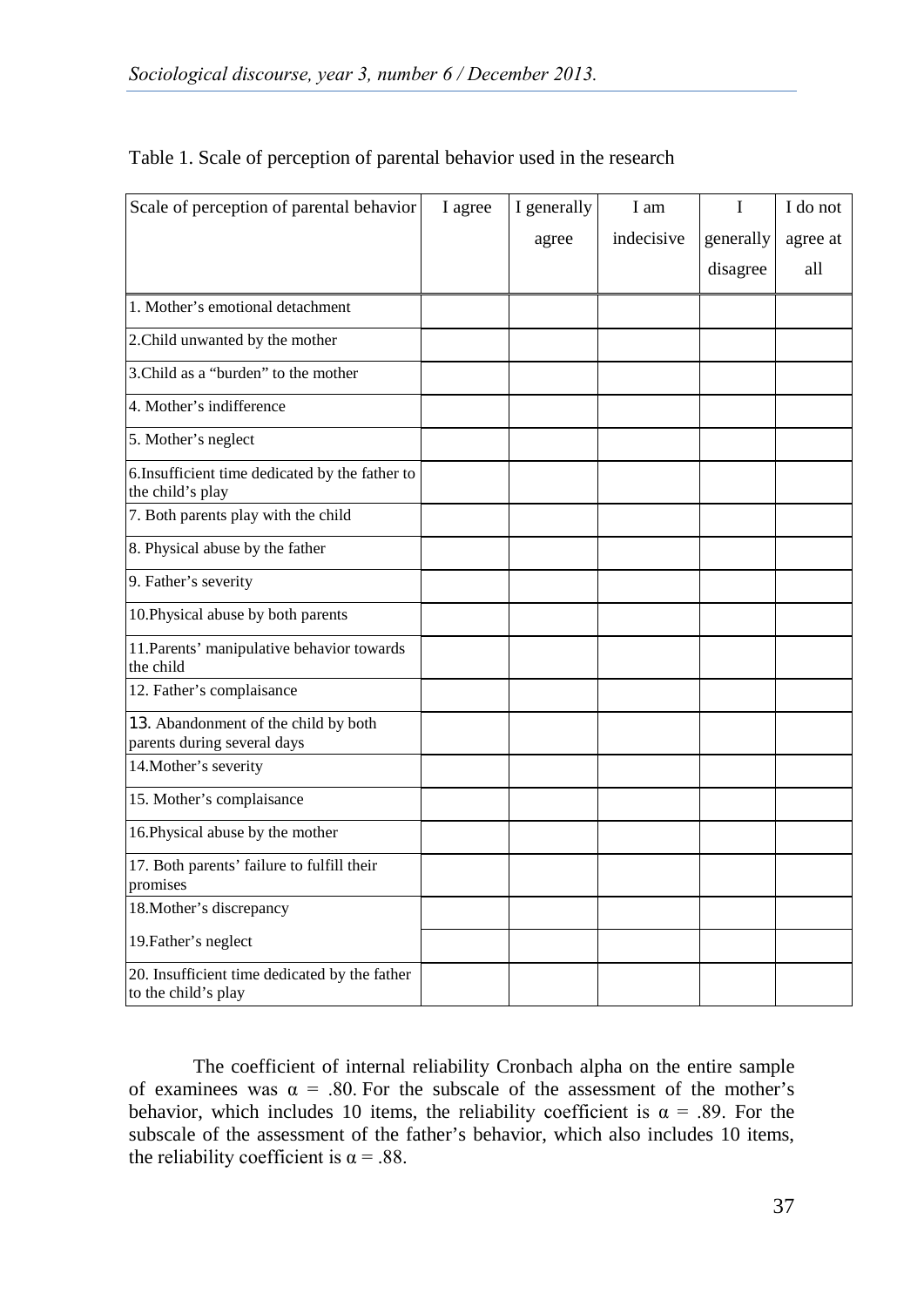## *Procedure*

After getting approval from the competent authority, juvenile delinquents inquiry was conducted on several occasions at the Centre for Social Welfare of the Municipality of Podgorica and the Institute for Upbringing and Education "Ljubović" in Podgorica. The main reason for a relatively long period of data collection lies in the irregular treatment attendance of juveniles who were sentenced to increased supervision. After explaining the purpose of the inquiry, guaranteeing confidentiality and motivating participants to cooperate, the instruments were applied. At the beginning of the hour provided for the survey, the filling in of the questionnaire was explained and clarified in detail, clearly and loudly to examinees. They filled in the questionnaire by themselves, in the conditions of individual examination. The inquiry of one examinee took about an hour. Juvenile delinquents often gave explanations of answers in the questionnaires and requested clarifications of specific questions, which prolonged the time of inquiry.

## **Results**

Obtained statements with regard to 20 items that describe the perceived behavior of parents were subjected to factor analysis. On the basis of factor indicators, perceptual parental behavior can be analyzed generally and structurally. Table 2 shows specific values of  $\lambda$ , the relative amount of specific values, i.e. the percentage of common variance and cumulative variance. Criteria of relevant factors are determined on the basis of the amount of  $\lambda \ge 1$ . Based on 20 manifesting variables (items) five factors are extracted. As we can see, the first two factors are clearly defined by the manifesting variables quantitatively and structurally. According to the results presented in Table 1 the common variance of 5 extracted factors is approximately 71% and the rest, that is, 29% belongs to the factors that are not statistically relevant. Twenty manifesting variables are reduced to 5 latent dimensions or factors, of which the first two or three are the most interpretable.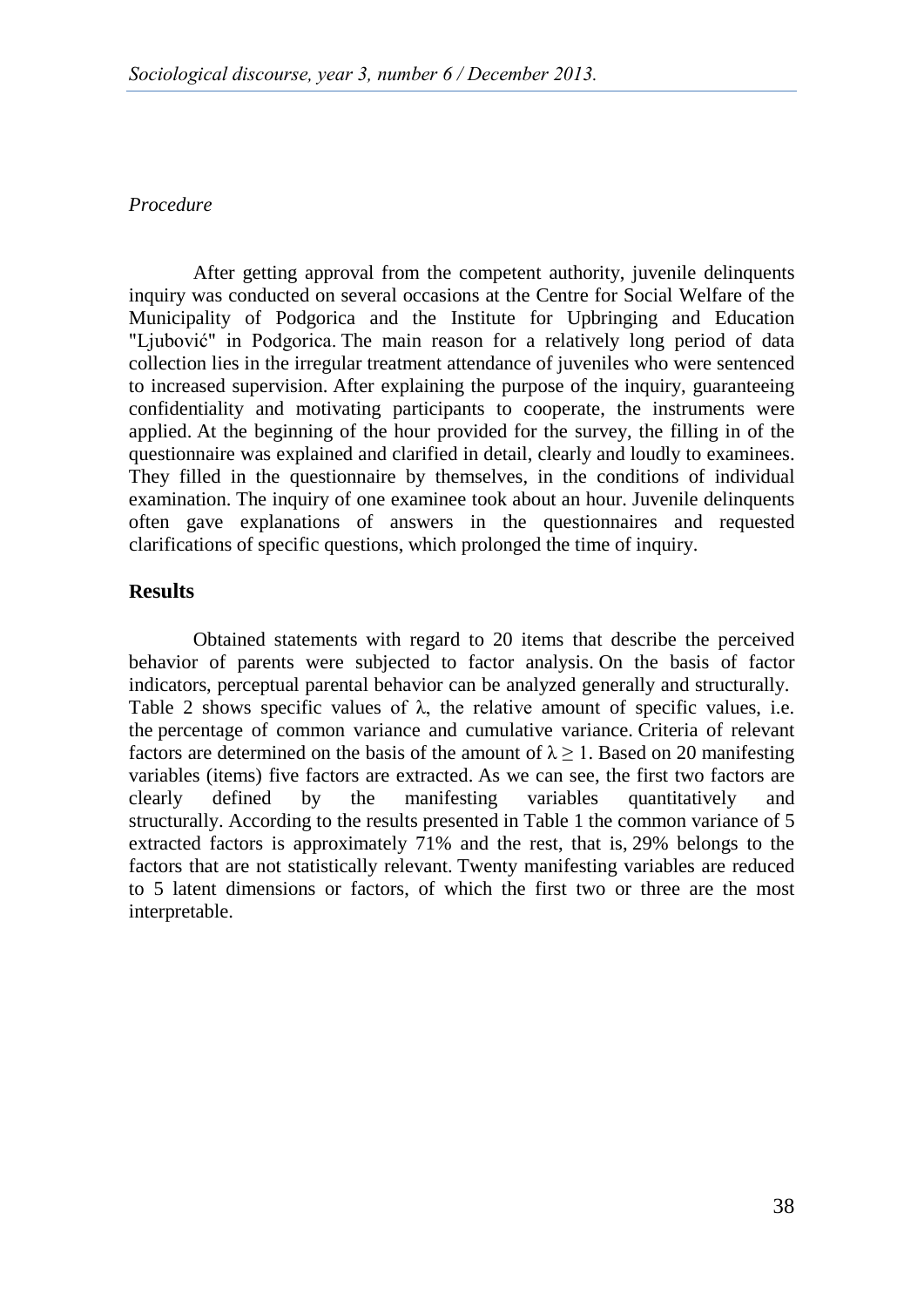| <b>Characteristic</b><br>values $\lambda \geq 1$ | Percentage of common<br>variance | <b>Cumulative variance</b> |
|--------------------------------------------------|----------------------------------|----------------------------|
| 4.97                                             | 24.87                            | 24,87                      |
| 4.57                                             | 22.83                            | 47,70                      |
| 2.02                                             | 10.12                            | 57,82                      |
| 1.36                                             | 6.82                             | 64,64                      |
| 1.21                                             | 6.09                             | 70.73                      |
| Amount                                           | 70.73                            |                            |

Table 2. Characteristic roots and the variance percentage

In order to fully comprehend the true meaning of the obtained factors, we also considered communalities<sup>[3](#page-6-0)</sup>. (Table 3) Obtained communalities are high, so we can say that the contribution of each variable to the system of criteria is high. From Table 3 it can be noted that the system of criteria is mostly marked by the variables that indicate the physical abuse of children by both parents and the physical abuse of children by the father. Such high communalities can be explained by a larger number of variables that describe the physical abuse of children. Other variables that describe the perceived maternal behavior in terms of insensibility, lack of affection for children and her indifference. Variable 29 with regard to the participation of parents in the play with children has the lowest communality. The low communality of this variable may be due to some statistical reasons, that is, to the choice of variables that represent these factors.

<span id="page-6-0"></span> $3 \text{ Communalities indicate correlations of individual variables and factors}$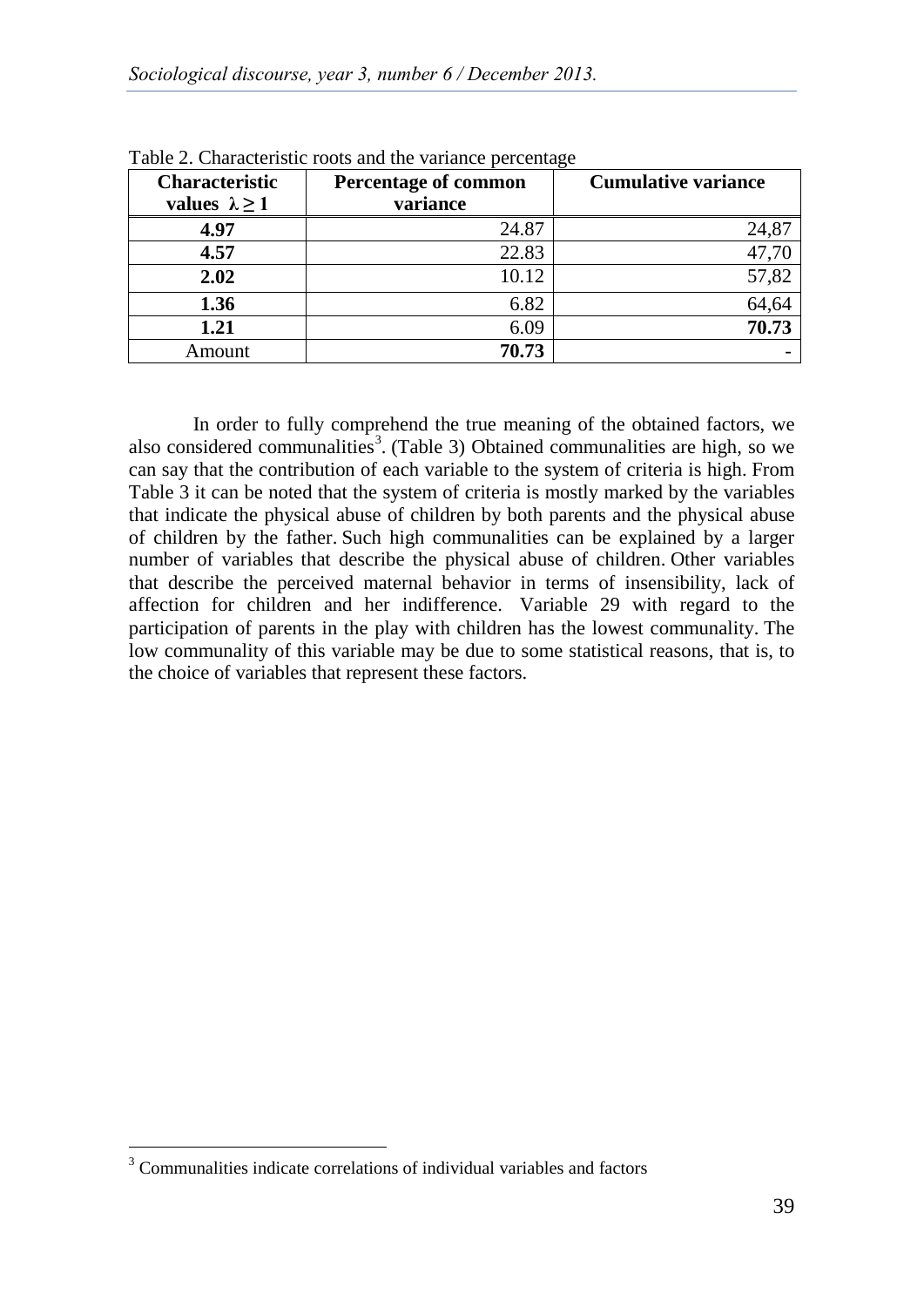| Variables                                                         | Initial | Extraction |  |
|-------------------------------------------------------------------|---------|------------|--|
| 1. Mother's emotional detachment                                  | 1.000   | .750       |  |
| 2. Child unwanted by the mother                                   | 1.000   | .746       |  |
| 3. Child as a "burden" to the mother                              | 1.000   | .699       |  |
| 4. Mother's indifference                                          | 1.000   | .703       |  |
| 5. Mother's neglect                                               | 1.000   | .637       |  |
| 6. Insufficient time dedicated by the father to the child's play  | 1.000   | .589       |  |
| 7. Both parents play with the child                               | 1.000   | .503       |  |
| 8. Physical abuse by the father                                   | 1.000   | .866       |  |
| 9. Father's severity                                              | 1.000   | .810       |  |
| 10. Physical abuse by both parents                                | 1.000   | .858       |  |
| 11. Parents' manipulative behavior towards the child              | 1.000   | .739       |  |
| 12. Father's complaisance                                         | 1.000   | .716       |  |
| 13. Abandonment of the child by both parents during several days  | 1.000   | .529       |  |
| 14. Mother's severity                                             | 1.000   | .786       |  |
| 15. Mother's complaisance                                         | 1.000   | .732       |  |
| 16. Physical abuse by the mother                                  | 1.000   | .657       |  |
| 17. Both parents' failure to fulfill their promises               | 1.000   | .728       |  |
| 18. Mother's discrepancy                                          | 1.000   | .731       |  |
| 19. Father's neglect                                              | 1.000   | .704       |  |
| 20. Insufficient time dedicated by the father to the child's play | 1.000   | .671       |  |
| Extraction Method: Principal Component Analysis.                  |         |            |  |

#### **Table 3 Communalities of variables**

Table 4 shows the structure of five factors extracted according to the amount of specific values of  $\lambda \geq 1$ . Towards a more objective and easier interpretation, the orthogonal rotation of the component matrix known as Varimax with Kaiser Normalization was performed. Varimax solution in most cases proved to be an optimal solution of factorization or an optimal solution for the interpretation of factors. The essence of the Varimax method retains the basic principle of orthogonality, i.e. of independence of factors and maximum convergence and correlation of manifesting variables with factors. In other factorization procedures the oblique rotation of factors known as Oblimin with Kaiser Normalization was performed. After considering all the factorizations, orthogonal and oblique rotations, interpretations, discussions, debates, conclusions were drawn based on the results obtained by Varimax rotation (Table 4).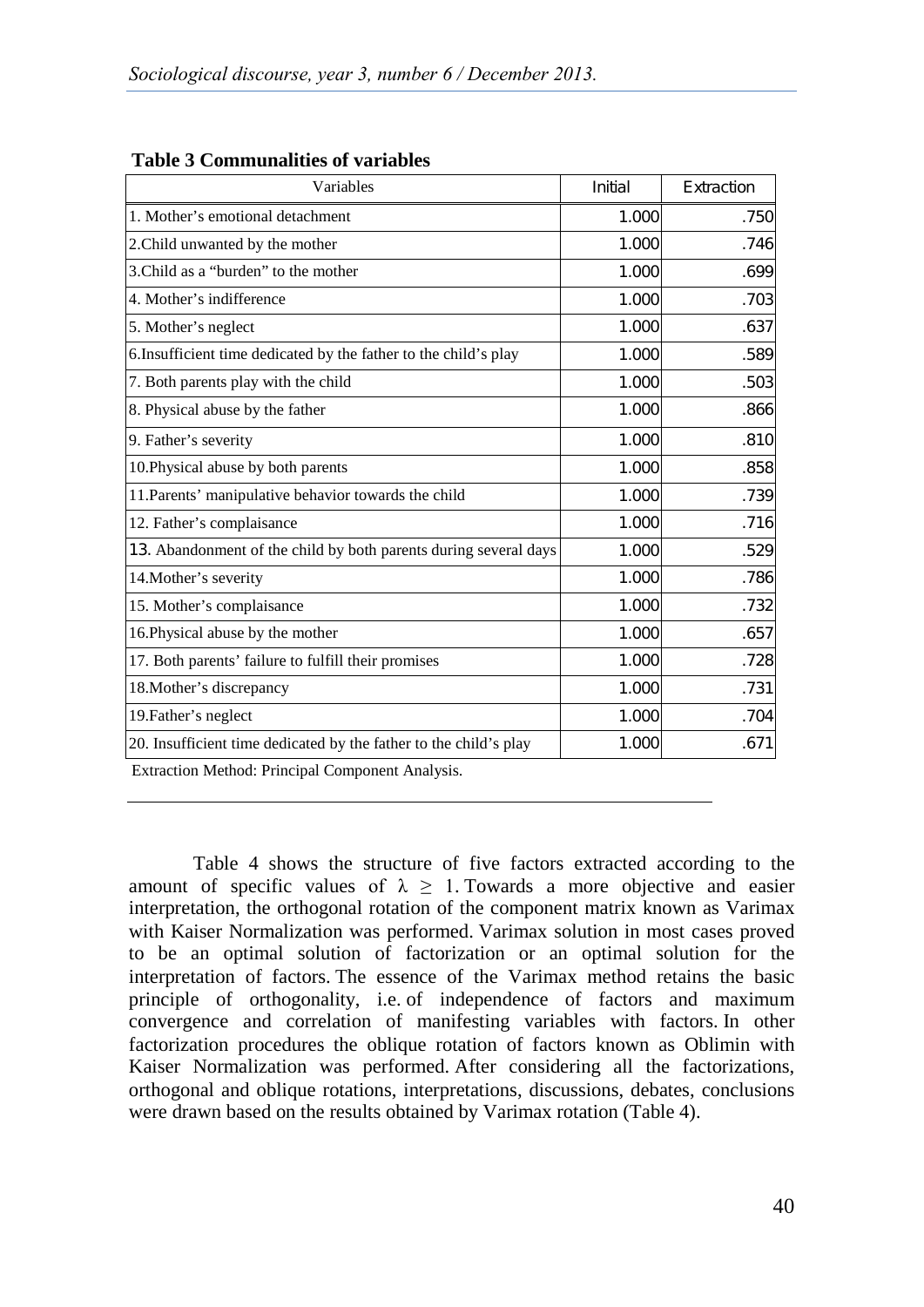|                                                                      | Component |                |          |                |         |
|----------------------------------------------------------------------|-----------|----------------|----------|----------------|---------|
| Manifesting variables                                                | 1         | $\overline{2}$ | 3        | $\overline{4}$ | 5       |
| 1. Mother's emotional detachment                                     | .859      | $-.028$        | $-.100$  | .018           | $-.004$ |
| 2. Child unwanted by the mother                                      | .820      | .001           | $-.041$  | $-.233$        | .130    |
| 3. Child as a "burden" to the mother                                 | .811      | $-.083$        | $-.151$  | $-.016$        | $-.108$ |
| 4. Mother's indifference                                             | .796      | .057           | $-.018$  | $-.254$        | $-.038$ |
| 5. Mother's neglect                                                  | .782      | $-.103$        | $-0.016$ | $-.119$        | .017    |
| 6. Insufficient time dedicated to the child's play by the<br>mother  | .698      | $-.104$        | .233     | .136           | $-.134$ |
| 7. Both parents play with the child                                  | -.566     | $-.290$        | $-.107$  | .028           | $-.293$ |
| 8. Physical abuse by the father                                      | $-.106$   | .916           | $-.004$  | .118           | .033    |
| 9. Father's severity                                                 | $-.170$   | .865           | $-.007$  | .024           | .177    |
| 10. Physical abuse by both parents                                   | .048      | .832           | .361     | .178           | $-.042$ |
| 11. Parents' manipulative behavior towards the child                 | .122      | .784           | .262     | .201           | .017    |
| 12. Father's complaisance                                            | .035      | $-.662$        | $-.202$  | .263           | $-.407$ |
| 13. Abandonment of the child by both parents during<br>several days  | .452      | .457           | .131     | .204           | .239    |
| 14. Mother's severity                                                | $-.024$   | .164           | .801     | .337           | $-.051$ |
| 15. Mother's complaisance                                            | $-164$    | $-.148$        | $-0.789$ | .194           | $-.155$ |
| 16. Physical abuse by the mother                                     | $-.201$   | .220           | .713     | .226           | $-.095$ |
| 17. Both parents' failure to fulfill their promises                  | $-.091$   | .210           | .035     | .816           | $-.092$ |
| 18. Mother's discrepancy                                             | $-.241$   | .078           | .320     | .722           | .209    |
| 19. Father's neglect                                                 | .019      | .050           | $-.160$  | .119           | .813    |
| 20. Insufficient time dedicated to the child's play by the<br>father | $-.012$   | .174           | .139     | $-.067$        | .785    |

| <b>Table 4.</b> Rotation Method: Varimax with Kaiser Normalization. |  |  |  |
|---------------------------------------------------------------------|--|--|--|
|---------------------------------------------------------------------|--|--|--|

Rotation converged in 6 iterations.

By definition, the first specific value i.e. factor exploits the highest total variances. In the case of

 $\lambda$ 1 = 24.87% it is approximately 1/4 of the total variance.

Besides the variable "mother's emotional detachment" which is the carrier of this factor, the correlation between the first factor and the following variables increased significantly: "the unwanted child", "the child as a burden to the mother", "maternal indifference", "neglect by the mother," "not enough time devoted by the mother to the child's play". The first factor is saturated with the variables related to the mother's negative

attitude towards the child. From the above mentioned it follows that the mother's position and attitude towards the child is crucial or primary in personality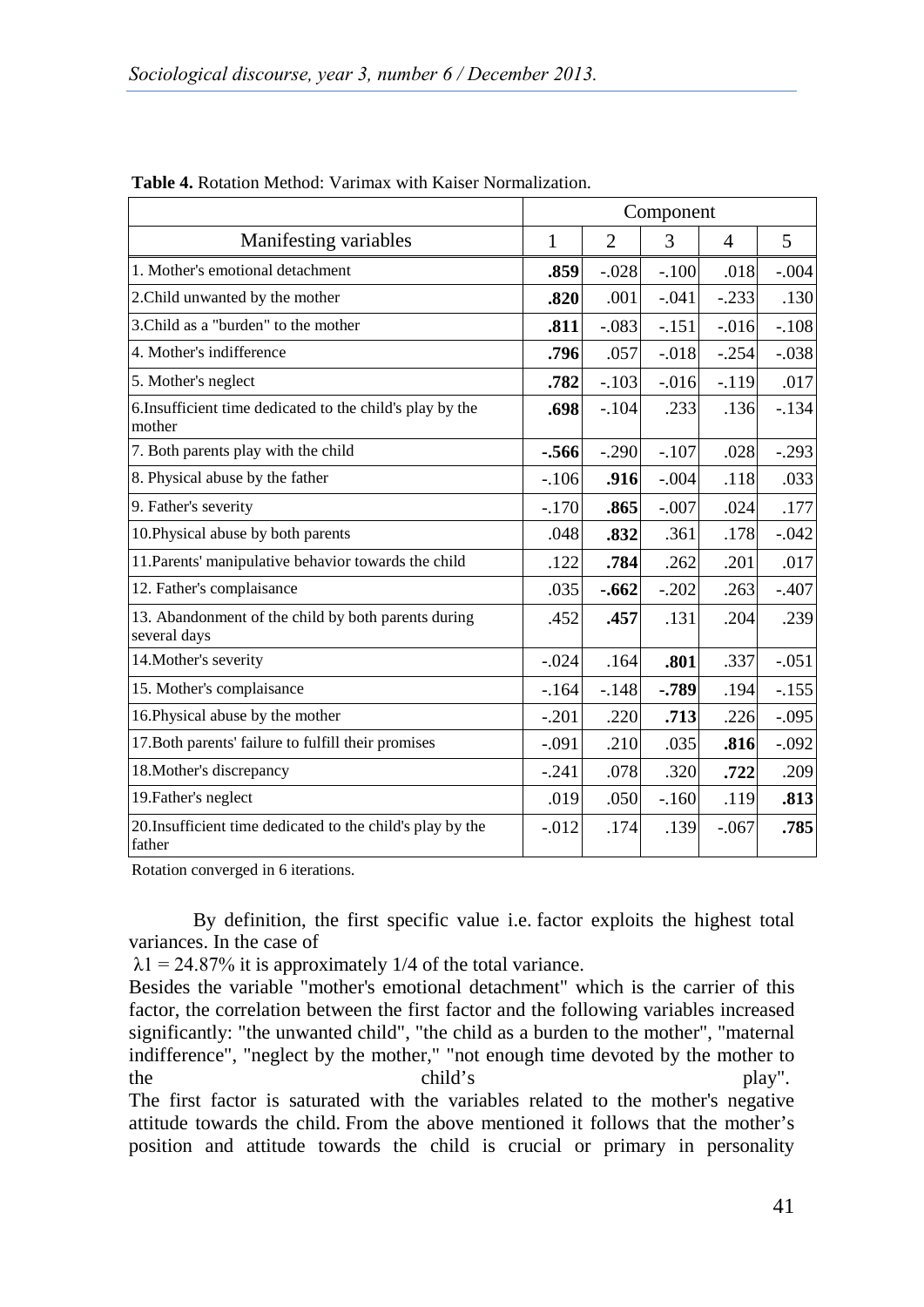formation. The stated results suggest that the mother has the primary role in the formation of the child's personality. Conclusion on the basis of concrete results implies the mother's culpability in the formation of the child as a delinquent. However the conclusion in the sense that the main fault goes with the mother in the formation of a delinquent child is adjusted to include the responsibility of the father as well. There are a number of factors that contribute to the mother's negative attitude towards the child. Those factors in this study were not considered. The first factor can be called "Emotional neglect by the mother." The conclusion that the mother is the sole culprit in the formation of the delinquent's personality is not grounded even statistically. Namely another factor or the specific value is  $\lambda$ 2 = 22.83%, which is slightly less than  $\lambda$ 1 = 24.87%.

It is noted that the second factor is saturated with the manifesting variables or delinquents' statements indicating "physical abuse by the father," "father's rigor," "physical abuse by both parents", "parents being manipulative towards their children", "father's complaisance." The first four variables contributed most to the description of the second factor. Physical abuse by the father is the carrier of the second factor. Correlation with the factor is very high; as high as .92.

Interestingly, the holder of the first factor is the mother's emotional detachment. It should be noted that the second factor is related to both the variable of physical abuse by both parents and the variable which is the opposite of the father's physical abuse and which refers to the father's complaisance.

The structure of the second factor suggests that juvenile delinquents perceive a frequent physical abuse by both parents, especially by the father. This factor can be called "**Physical abuse by the father"**. Abandonment of children by both parents during several days equally correlates with the first and second factors, which is natural; therefore a special interpretation of this correlation is not required.

Varimax rotation showed no significant change in the structure and amount of the coefficients on the third factor. The structure of the third factor consists of variables "the mother's rigor", "the mother's complaisance," and "physical abuse by the mother." The third factor is structurally similar to the second factor. Namely it relates to physical abuse by the mother. The variable of the mother's complaisance is the case as well as the father's complaisance on the second factor. It is delinquents' ambivalent attitudes towards their mothers who, like delinquents' fathers do in the case when physical abuse is not working, seek a solution in complaisance or indulgence. Delinquents perceive their parents at the same time as aggressive and pliable. This factor can be called "the mother's inconsistent disciplinary style".

The fourth factor describes inappropriate child-rearing practices of parents. This factor can be called "uncontrolled socialization." The fourth factor has the largest number of claims related to the mother's inconsistency in applying corrective actions and to parents' failure to fulfill promises. It is assumed that both parents' failure to fulfill promises is typical with parents who abuse their children. Such parents often forget the promises they made to their children and do not recognize the needs that are important for children's development.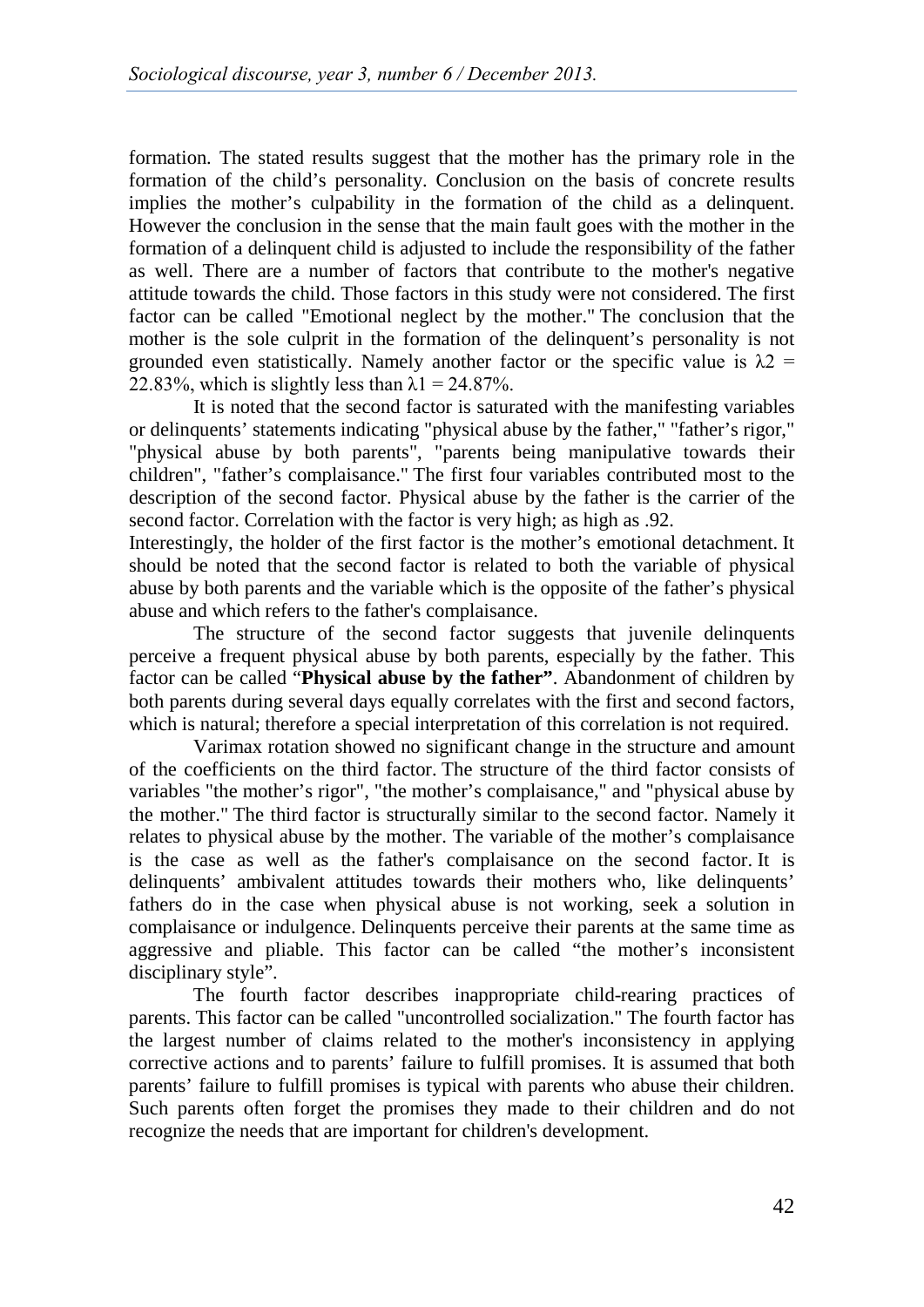After Varimax rotation the correlation between the fifth factor and the variables "the father's neglect" and "not enough time devoted by the father to his child's play" significantly increased. With regard to this factor two claims were particularly significant. The first statement reads: "My father was not involved in my upbringing and was often absent from home" and the other "I think my father played with me a lot less than he could." It is obvious that these two aspects are closely linked to the perceived father's behavior marked by his neglect. It is noted that this factor is defined by the father's behavior such as inadequate supervision, uncontrolled socialization, and emotional neglect. Based on the content of claims, this factor can be called "The father's social neglect of the child".

Sublimating the obtained results it can be concluded that the quantitative indicators in Table 4 are the optimal support for the interpretation, discussion and conclusions. Respecting the amount of specific values  $\lambda$ , 5 factors (latent dimensions) were extracted and they determine the patterns of behavior of juvenile delinquents' parents. In the case it is the "emotional neglect by the mother", "physical abuse by the father", "inconsistent disciplinary style of the mother", "uncontrolled socialization of both parents" and "the father's social neglect of his child". The saturation of the first, i.e. the main component with 20 manifesting variables is very high. In the case, coefficients range from 50 to 87. Conclusion on the basis of the coefficients would be that there is a general factor of abuse and neglect of juvenile delinquents by both parents.

## **Discussion and conclusion**

The main objective of this research was to examine the structure of attitudes of juvenile delinquents to the perceived behavior of parents during early childhood. Juvenile delinquents assessed the behavior of their parents on the scale of perception of parental behavior, for which we compiled 20 questions (items). In view of the above mentioned problem, the results will be discussed in the following text.

According to the results, we can say that the dimension of aggressiveness of both parents has the greatest significance in the prediction of occurrence of delinquent behavior. Implemented analyses indicate that the aggression that occurs in parents of juvenile delinquents is a common form of directing children's behavior. In support of the results obtained from this research, the research results of Patterson and colleagues (1992) are relevant where it is also stated that juvenile delinquents are often physically punished during their childhood.

One possible explanation for the results is that the connection between physical aggression by parents and subsequent delinquent behavior may be mediated by a number of risk factors operating within families. The connection may be mediated by contextual variables, such as parental psychopathological problems, disorders of marital-family relationships, poor quality of interaction between parents and the child. Marital and family conflicts lead to the point when parents transfer their anxiety on children. Aggressive parental behavior creates in children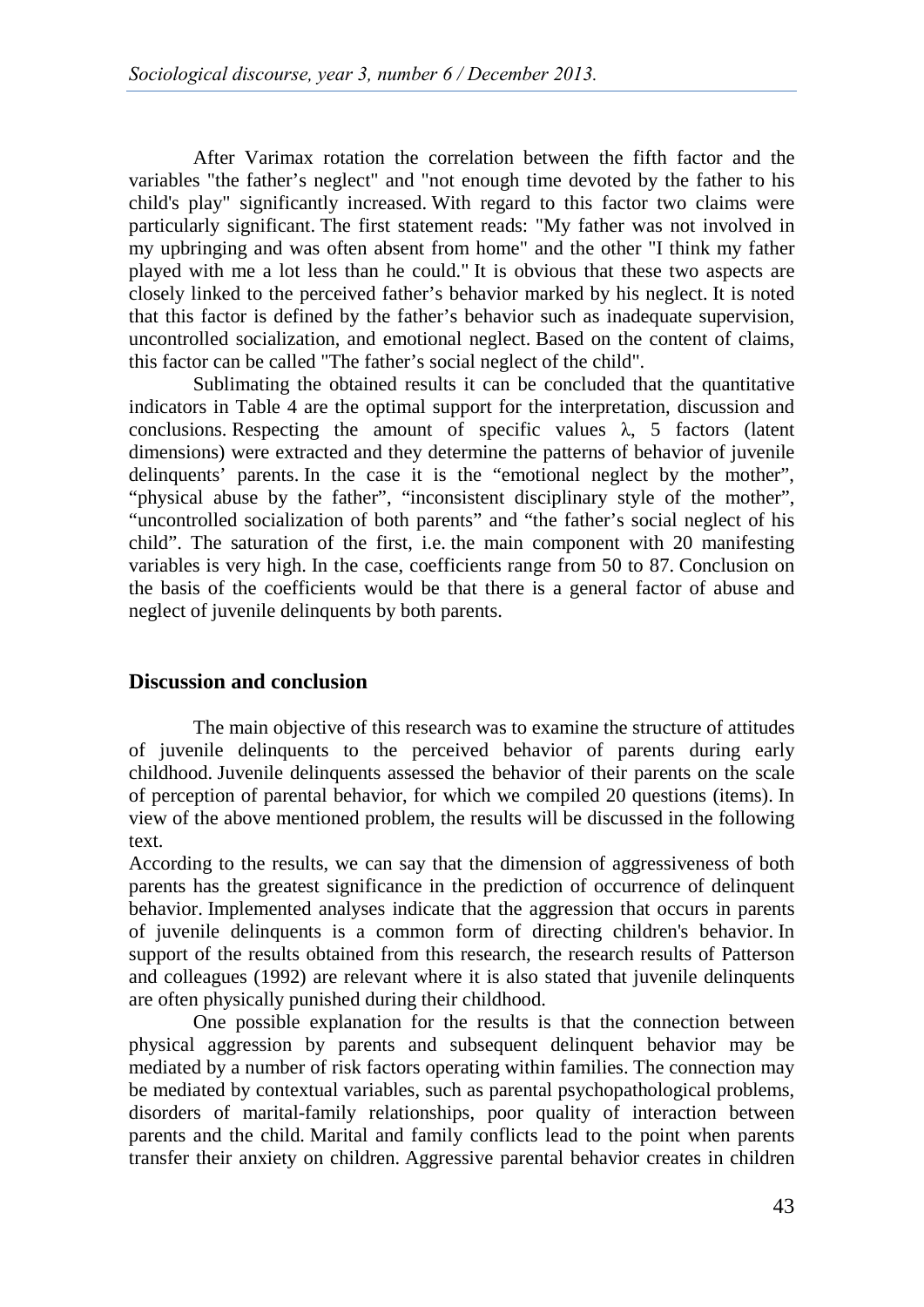hostility, aggression. Restraining the expression of anger and pain towards parents leads to the expression of aggressive behavior towards the outside, often towards the peers. In fact, previous studies have shown that it is an important predictor of attachment to parents, the relationship between the parents that is a conflict between them. (Capaldi and Patterson, 1991; Crockett and colleagues, 1993).

This study also determined the importance of considering emotional neglect by the mother in the prediction of delinquent behavior in adolescence. We found that the child who experiences acceptance less than rejection by the mother have more externalized problems. Emotionality is a dimension of parental behavior that involves acceptance, support, emotional warmth. A mother who sees her child as a burden views the caring for him/her as an imposed obligation. Regarding a connection between the lack of acceptance and support and distorted developmental outcomes in children, such as withdrawal, aggression, there is empirical evidence (according to Cummings and colleagues, 2000). In addition to the results obtained in this study there are the research results obtained by G.Keresztes (1999), where it is also stated that the child's aggressive behavior is significantly connected with the mother's rejection.

Furthermore, the results of this study show that the ineffective disciplinary style as a dimension of parental behavior is also important to consider in the prediction of delinquent behavior. Parents with poor disciplining skills contribute negatively to the coercive behavior of the child. Namely, when making requests for the child which he/she refuses to obey, those parents do not persevere to the end of the request fulfillment. Interactions between parents and the child accompanied by parents' inconsistency, frequent conflicts and intense negative emotions lead to the point when the child uses aggression as a social strategy for negotiation in interpersonal relationships. In addition to the obtained results from this research there are the research results by Capaldi and Patterson (1994), showing that harsh and inconsistent parental discipline skills explain 30% to 52% of the variance in the development of violent behavior.

Insufficient time devoted to the child by the father is one of the dimensions of parental behavior that is predictive for the development of delinquent behavior, but not specific. Given that the father's role is particularly important in the identification of a male child with a person of the same sex, an inadequate supervision by the father and his frequent abandonment of the child and family aggravates or complicates the process of socialization. Such father's behavior towards the child leads to a cold emotional relationship with the child. The child feels anger, rage, and isolation. The child's not expressing emotional pain and anger towards his father during childhood leads to his/her expression of aggressive behavior towards the environment in adolescence. The results of this study are not confirmed by the international research. In most overseas research it is increasingly emphasized that the father's physical aggression significantly contributes to the development of behavioral disorders in the child. (Patterson and coll.1992; Kashani and coll.1998)

Failure to comply with parental promises is a dimension of parental behavior predictive for the development of delinquent behavior, but not specific. Failure to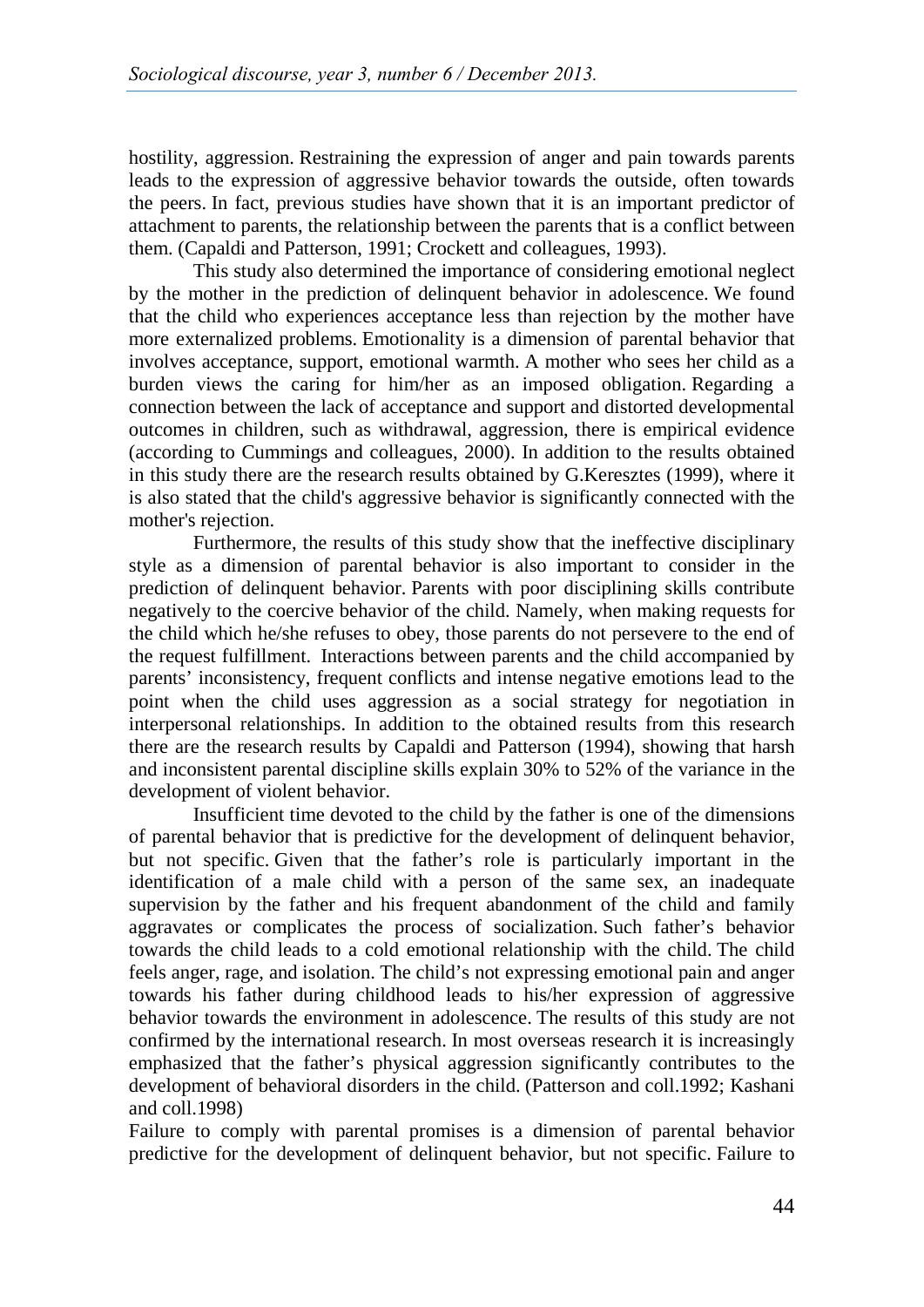comply with parental promises implies a lack of parents sensitivity. Parents do not have the ability to recognize the needs of the child and to respond to them. Insufficient sensitivity of the parents has for the consequence the child's inability to adequately master himself/herself or his/her surroundings.

Research shows a link between the lack of sensitivity of parents and subsequent antisocial behavior of young people. (Haapasalo, Tremlay, 1994; Lyons-Ruth, 1996; Allen and coll, 1998). However, the poor sensitivity of parents during childhood is not a factor specifically related to anti-social behavior unless it interacts with other negative characteristics (parents' rejection, parents' erratic behavior). Children who assess their parents as non-sensitive are prone to experience intense anger and negative expectations of others. Insensitive parents cannot direct them. Their inability is greater if social change is greater, and the learned behavioral patterns can less be applied to the upbringing of the child. A delinquent outcome in adolescence is possible, but there are also other possible outcomes.

Overall, the results of this study show that parental behavior towards children during early childhood may significantly contribute to the development of delinquent behavior in adolescence. These results provide a basis to conclude that there is a link between the acceptance of children in the family and behavioral disorders in adolescence. The results point to the need to create specific approaches to prevention and treatment of these problems. Finally, it should be noted that the results may be reconsidered in the context of some severe conclusions. It should be noted that this has to do with young delinquents' attitudes to and their perceptions of their parents' behavior of. These perceptions cannot be taken as accurate assessments of parental behavior, but they are certainly very relevant, because children estimate best how they feel and how they see their relationship with their parents. When assessing parents' impact on the child, it is appropriate to use information from different sources to get more objective data with regard to parenting practices. Estimates of both parents and children can be taken into account, or a systematic observation of families in actual conditions can be carried out. Children's problems can be seen as a consequence and a cause of parental behavior, which further complicates the operationalization of parent-child relationship and includes a deeper methodological issue of such research.

The results of this research can be useful guidelines for future study in this area. The survey was conducted on a sample of juvenile delinquents. Therefore it would be interesting to conduct a comparative analysis of the family functioning of juvenile delinquents and adolescents who sought help at mental health institutions, both in relation to one another and in relation to the normal population. It would be interesting to examine whether adolescents with problems are characterized by the family functioning features that separate them from the normal population, and differentiate them mutually.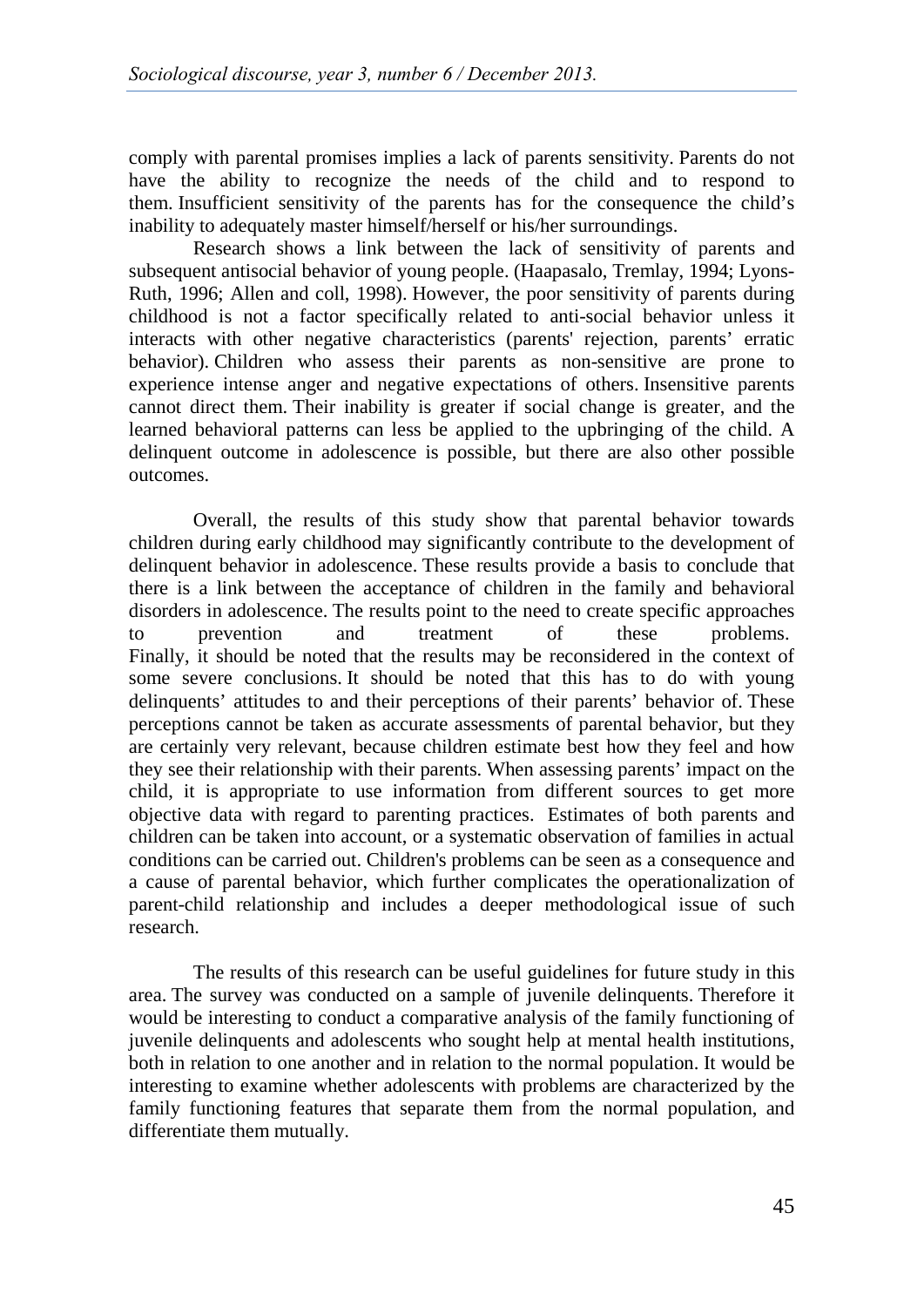### **BIBLIOGRAPHY**

- 1. Belsky, Jay. "The determinants of parenting **:** A process model". *Child Development*, No.55 (1984): 83-96.
- 2. Barber, K. Brian, Eric J. Olsen & Shobba C. Shagle. "Associations between parental psychological and behavioral control and youth internalized and externalized behaviors". *Child Development,* No.65(1994): 1120-1136.
- 3. Barber, K. Brian. "*Parental* psihychological control : Revisiting a neglected construct". *Child Development,* No*.*67(1996):3296-3319.
- 4. Cummings, E. M., Patrick T. Davies & Susan B. Campbell. *Developmental Psychopathology Family Prosses, Theory, Research and Clinical Implications*. New York, London : The Guilford Press. 2000.
- 5. Crockett,L.J., David J. Eggebeen & Alan J. Hawkins. "Father׳s Presence and Young Children's Behavioral and Cognitive Adjustment"*. Journal of Family Issues No.*14(1993): 355-377.
- 6. Capaldi, D.M., & Gerald R. Patterson. "Relations of Parental Transition to Boys Adjustment Problems: I. A Linear Hypothesis.II. Mothers at Risk for Transitions and Unskilled Parenting". *Developmental Psychology*. No.27(1991): 489-504.
- *7.* Haapasalo, J., & Richard E. Tremblay. "Physically aggressive boys from ages 6 to12: family background, parenting behavior, and prediction of delinguency". *Journal of Consulting and Clinical Psychology.*  No.62(1994): 1044-1052.
- 8. Kuterovac-Jagodić,Gordana & Keresteš, Gordana. "Perception of parental aceptance- rejection and some personality variables in young adults"*. Društvena istraživanja,No.*6 (4-5). 1997. 477-491.
- 9. Knežević, G. "Mjerenje i porodično funkcionisanje predlog novog instrumenta". Časopis za kliničku psihologiju i socijalnu instrumenta". *Časopis za kliničku psihologiju i socijalnu patologiju.*Beograd: Filozofski fakultet*.* No.1(1994):251-257.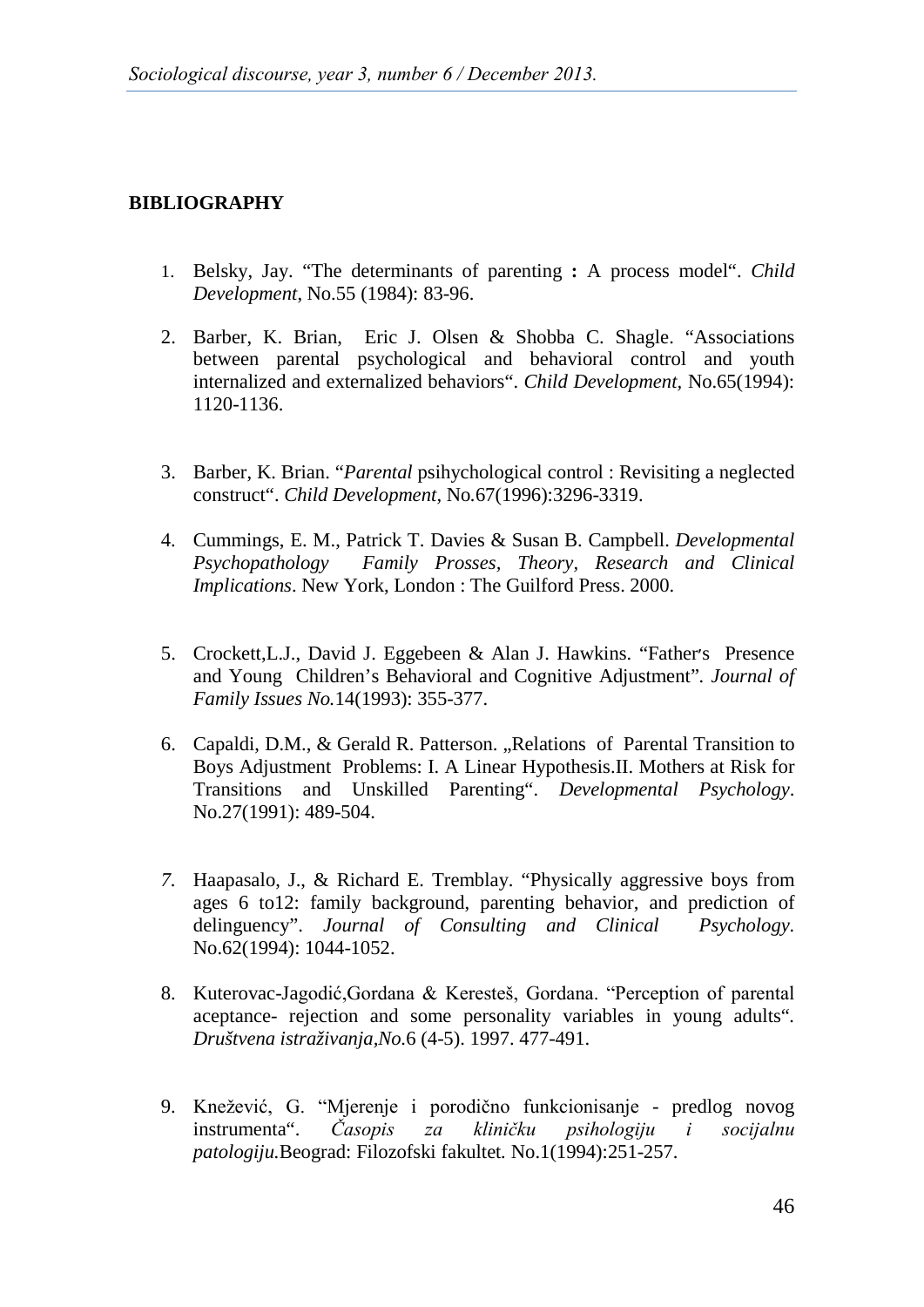- *10.* Kashani J.H, Burbach D.J., & Rosenberg T.K. "Perception of Family Conflict Resolution and Depressive Symptomatology in Adolescentes". *Journal of American Academy Child and Adolescent Psychiatry.* No.27(1). 1998. 42-48.
- 11. Caron, A. , Weis, B., Harris, V., & Catron, T. "Parenting behaviour dimensions and child psychopathology: Specificity, task dependency, and interactive relations". *Journal of Clinical Child and Adolescent Psychology.*  35 (1). 2006. 34-35.
- 12. Lackovic- Grgin, K. "Porodica i socijalizacija mladih s posebnim osvrtom na
- 13. na utjecaj otvorenih oblika roditeljskog ponašanja na dijete". U zborniku : Dani psihologije u Zadru 1980/81. Zadar, 1982.
- 14. Mijanović, M. *Izbor statističkih metoda.* Univerzitet Crne Gore: Podgorica. 2000.
- 15. Patterson G. R., John B. Reid & Thomas J. Dishion. " Antisocijal Boys*"*. *A social internacional Approach, Castalia Publising Company, Eugene*.Vol. 4. 1992.
- 16. Pettit, G, S., Robert D. Laird, Kenneth A. Dodge*,* Elizabeth Bates & Michael M. Criss. "Antecedens and behaviour – problem outcomes of parental monitoring and psychological control
- 17. in early adolescence" . *Child Development,* 72 (2), 2001. 583-598.
- 18. Rohner R. P. *Handbook for the study of parental Acceptance and rejection.*  Meassurement of parental Acceptance - Rejection Center for the study of parental Acceptance and Rejection, The University of Connecticut Stories, CT., O6268, USA. 1984.
- 19. Rohner R.P., Byungchai C.Hahn & Evelyn C. Rohner. "Social –class diferences in perceived parental acceptance – rejection and self evalution among Korean –American Children". *Behavior Science Research*, No.15(1980): 55-56.